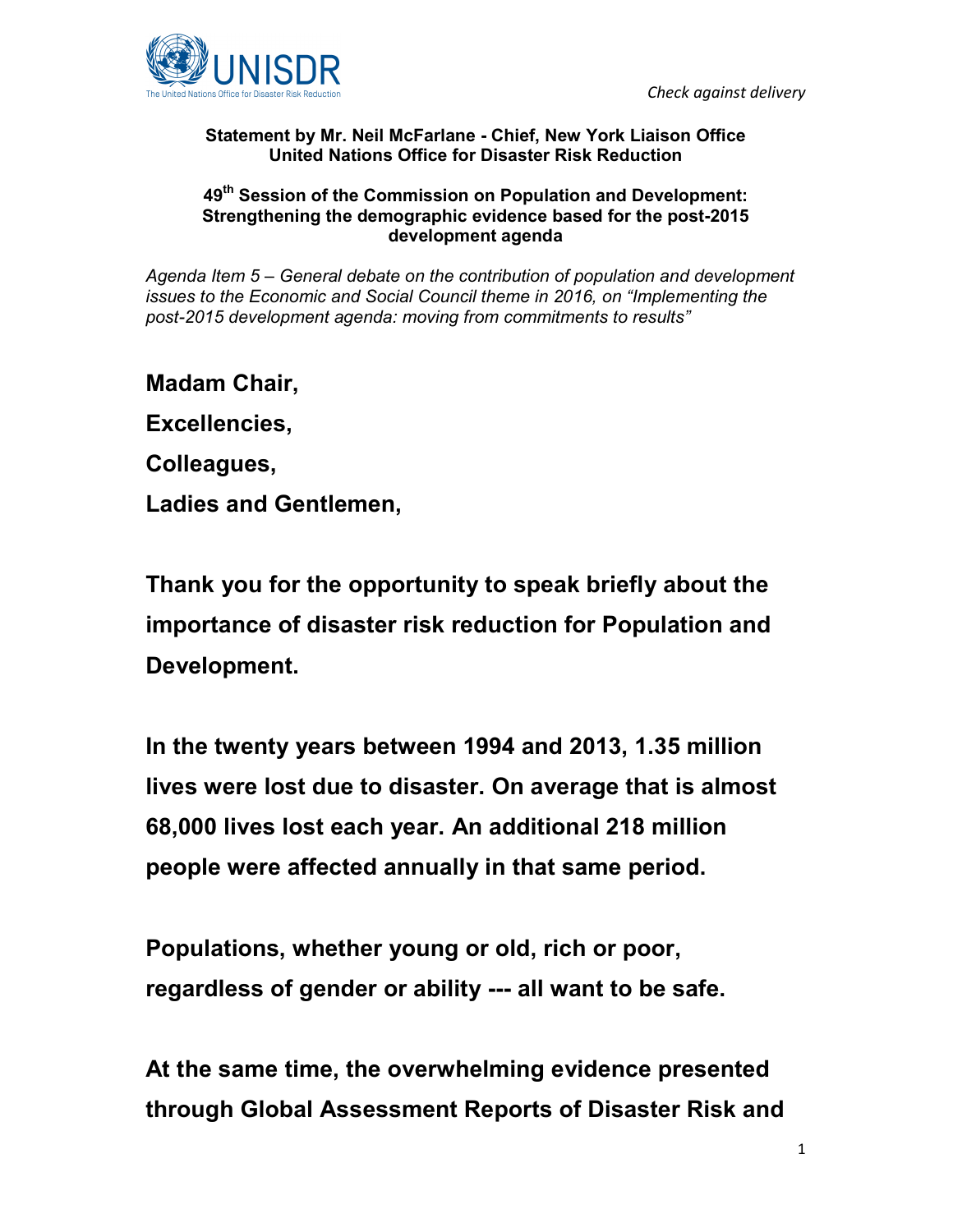

**other analyses, is that the poor are disproportionately affected. Women are disproportionately affected as well.** 

**Over twenty years ago, the Programme of Action of the International Conference on Population and Development broke new ground with a comprehensive approach to development that recognized this correlation between population, poverty and environmental sustainability.** 

**This message is even more relevant today. Disasters persistently cause loss of life and livelihoods. As long as disasters undermine progress towards inclusive development they will continue to negatively impact our best efforts to implement the 2030 Agenda.** 

**At the same time, development choices play an instrumental role in shaping disaster risk.** 

**In many countries, uncontrolled urban development is overwhelming the capacity of city governments to manage growth. Higher population density in cities exposes larger numbers of people to hazards. Over consumption of natural resources and the degradation of environmental systems is creating even greater exposure and climate**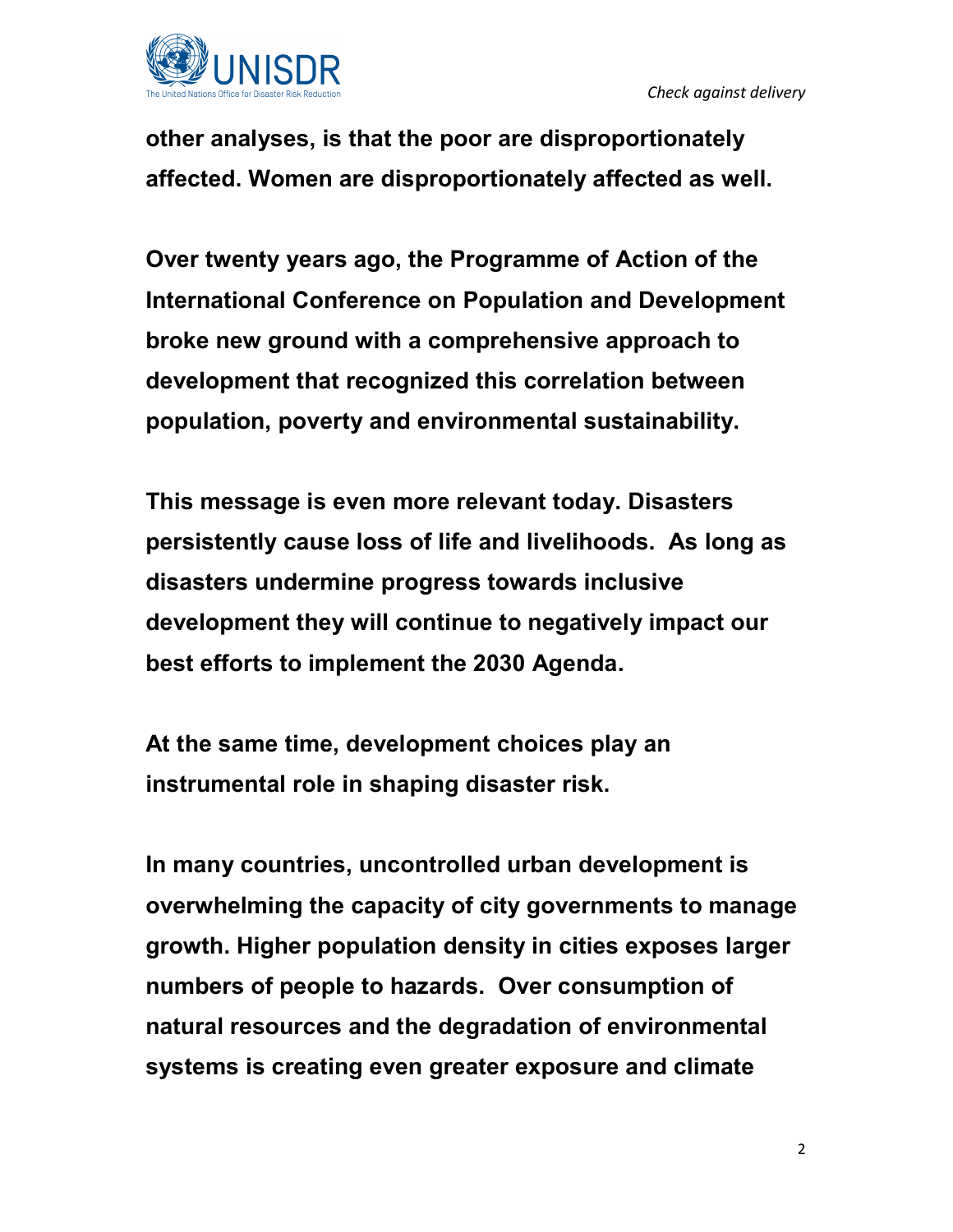

**change is, in many regions, increasing the frequency and intensity of climate related extreme events.** 

**When viewed through the lens of disaster risk reduction, Agenda 2030 can play an instrumental role in addressing these drivers and, at the same time, reduce disaster's impacts on population and safeguard development investments.** 

**The Sendai Framework for Disaster Risk Reduction 2015- 2013, agreed in March 2015, provides guidance to meet these challenges. The Sendai Framework aims to reduce existing disaster risk and prevent the accumulation of new risk; it sets seven global targets including for reductions in the loss of lives, people affected and economic damages.** 

**To reach this level of resilience, we need to improve our understanding of disaster risk and how populations are affected differently – and also to understand how different perspectives and capacities can contribute to reducing disaster risk.** 

**The Sendai Framework:**